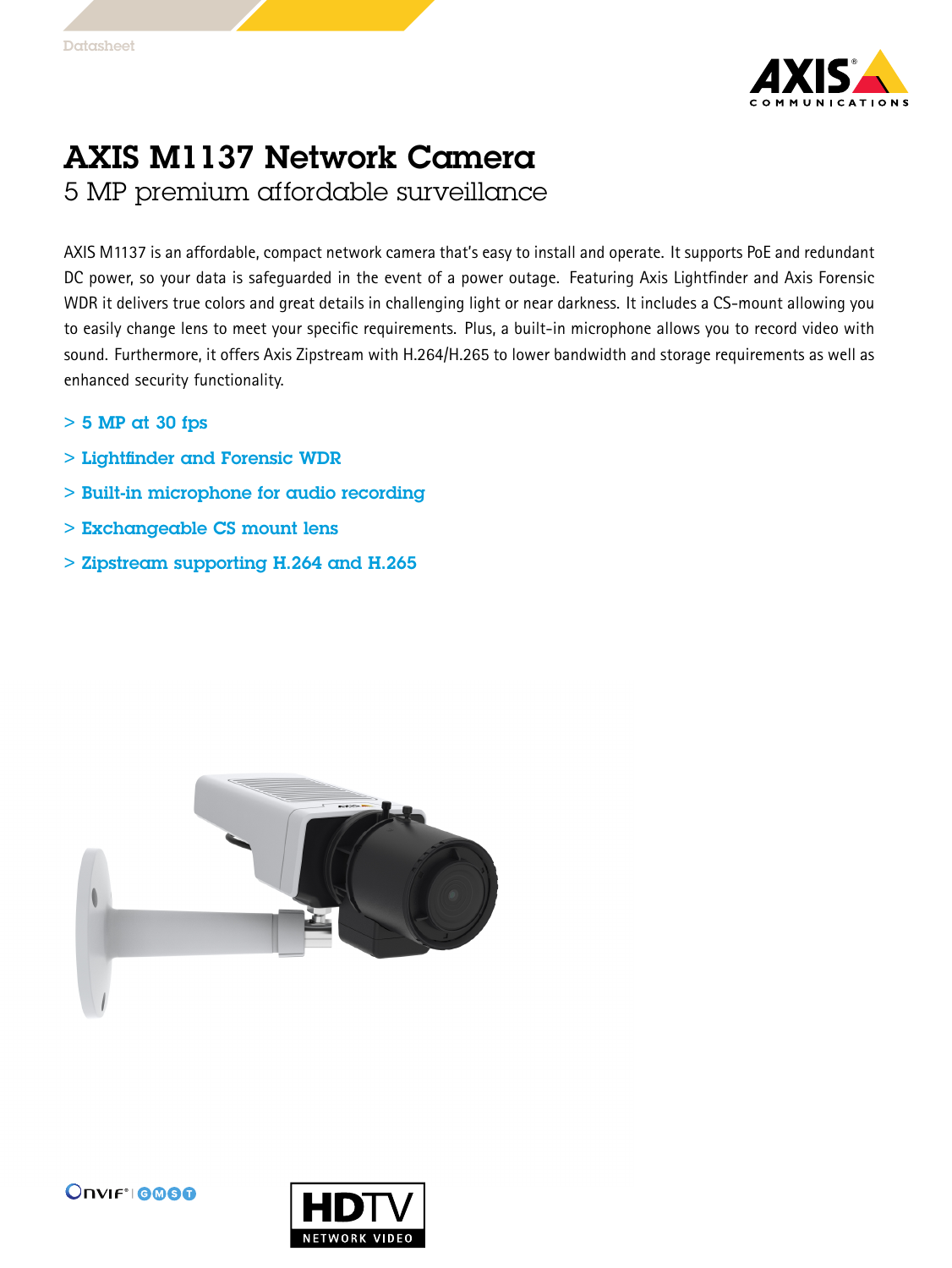## AXIS M1137 Network Camera

| Camera                                  |                                                                                                                                                                                                                                                                                                                                                                                                                                                     |
|-----------------------------------------|-----------------------------------------------------------------------------------------------------------------------------------------------------------------------------------------------------------------------------------------------------------------------------------------------------------------------------------------------------------------------------------------------------------------------------------------------------|
| lmage sensor                            | Progressive scan RGB CMOS 1/2.7"                                                                                                                                                                                                                                                                                                                                                                                                                    |
| Lens                                    | Varifocal, IR corrected, CS-mount, DC-iris, 2.8-13 mm<br>5 MP: Horizontal field of view: 112°-24°<br>4 MP: Horizontal field of view: 115°-25°<br>5 MP: Vertical field of view: 82°-19°<br>4 MP: Vertical field of view: 61°–14°                                                                                                                                                                                                                     |
| Day and night                           | Automatically removable infrared-cut filter                                                                                                                                                                                                                                                                                                                                                                                                         |
| Minimum<br>illumination                 | HDTV 5 MP 25/30 fps with Forensic WDR and Lightfinder:<br>Color: 0.17 lux at 50 IRE, F1.4<br>B/W: 0.03 lux at 50 IRE, F1.4<br>Color: 0.12 lux at 30 IRE, F1.4<br>B/W: 0.02 lux at 30 IRE, F1.4                                                                                                                                                                                                                                                      |
| Shutter speed                           | 1/33500 to 1/5 s                                                                                                                                                                                                                                                                                                                                                                                                                                    |
| System on chip (SoC)                    |                                                                                                                                                                                                                                                                                                                                                                                                                                                     |
| Model                                   | ARTPEC-7                                                                                                                                                                                                                                                                                                                                                                                                                                            |
| Memory                                  | 1024 MB RAM, 512 MB Flash                                                                                                                                                                                                                                                                                                                                                                                                                           |
| Compute<br>capabilities                 | Machine learning processing unit (MLPU)                                                                                                                                                                                                                                                                                                                                                                                                             |
| Video                                   |                                                                                                                                                                                                                                                                                                                                                                                                                                                     |
| Video<br>compression                    | H.264 (MPEG-4 Part 10/AVC) Baseline, Main and High Profiles<br>H.265 (MPEG-H Part 2/HEVC) Main Profile<br><b>Motion JPEG</b>                                                                                                                                                                                                                                                                                                                        |
| <b>Resolution</b>                       | 5 MP: 2592x1944 to 160x120<br>4 MP: 2688x1512 to 160x90                                                                                                                                                                                                                                                                                                                                                                                             |
| Frame rate                              | Up to 25/30 fps in all resolutions                                                                                                                                                                                                                                                                                                                                                                                                                  |
| Video streaming                         | Multiple, individually configurable streams in H.264, H.265 and<br><b>Motion JPEG</b><br>Axis Zipstream technology in H.264 and H.265<br>Controllable frame rate and bandwidth<br>VBR/ABR/MBR H.264/H.265                                                                                                                                                                                                                                           |
| lmage settings                          | Axis Forensic WDR: up to 120 dB depending on scene, manual<br>shutter time, compression, color, brightness, sharpness, contrast,<br>white balance, exposure control (including automatic gain<br>control), exposure zones, fine tuning of behavior at low light,<br>barrel distortion correction, rotation: 0°, 90°, 180°, 270°<br>including Corridor Format, aspect ratio correction, text and<br>image overlay, privacy mask, mirroring of images |
| Pan/Tilt/Zoom                           | Digital PTZ                                                                                                                                                                                                                                                                                                                                                                                                                                         |
| Audio                                   |                                                                                                                                                                                                                                                                                                                                                                                                                                                     |
| Audio streaming                         | Audio in, simplex                                                                                                                                                                                                                                                                                                                                                                                                                                   |
| Audio encoding                          | 24bit LPCM, AAC-LC 8/16/32/48 kHz, G.711 PCM 8 kHz, G.726<br>ADPCM 8 kHz, Opus 8/16/48 kHz<br>Configurable bit rate                                                                                                                                                                                                                                                                                                                                 |
| Audio<br>input/output                   | External microphone input or line input, built-in microphone<br>(can be disabled)                                                                                                                                                                                                                                                                                                                                                                   |
| <b>Network</b>                          |                                                                                                                                                                                                                                                                                                                                                                                                                                                     |
| Security                                | Password protection, IP address filtering, HTTPS <sup>a</sup> encryption,<br>IEEE 802.1x (EAP-TLS) <sup>a</sup> network access control, digest<br>authentication, user access log, brute force delay protection,<br>signed firmware, secure boot                                                                                                                                                                                                    |
| Supported<br>protocols                  | IPv4, IPv6 USGv6, ICMPv4/ICMPv6, HTTP, HTTP/2, HTTPS <sup>a</sup> , TLS <sup>a</sup> ,<br>QoS Layer 3 DiffServ, FTP, SFTP, CIFS/SMB, SMTP, mDNS (Bonjour),<br>UPnP®, SNMP v1/v2c/v3 (MIB-II), DNS/DNSv6, DDNS, NTP, RTSP,<br>RTP, SRTP, TCP, UDP, IGMPv1/v2/v3, RTCP, ICMP, DHCPv4/v6, ARP,<br>SOCKS, SSH, LLDP, CDP, MQTT v3.1.1, Syslog, Link-Local address<br>(ZeroConf)                                                                         |
| System integration                      |                                                                                                                                                                                                                                                                                                                                                                                                                                                     |
| Application<br>Programming<br>Interface | Open API for software integration, including VAPIX <sup>®</sup> and<br>AXIS Camera Application Platform; specifications at axis.com<br>One-click cloud connection<br>ONVIF <sup>®</sup> Profile G, ONVIF® Profile M, ONVIF® Profile S, and<br>ONVIF <sup>®</sup> Profile T, specification at onvif.org                                                                                                                                              |
| <b>Event conditions</b>                 | Audio: audio detection<br>Device status: above operating temperature, above or below<br>operating temperature, below operating temperature, IP address                                                                                                                                                                                                                                                                                              |

|                                      | removed, network lost, new IP address, storage failure, system<br>ready, within operating temperature<br>Edge storage: recording ongoing, storage disruption<br>I/O: digital input, manual trigger, virtual input<br>MQTT subscribe<br>Scheduled and recurring: scheduled event<br>Video: day/night mode, live stream open, tampering                                                                                                                  |
|--------------------------------------|--------------------------------------------------------------------------------------------------------------------------------------------------------------------------------------------------------------------------------------------------------------------------------------------------------------------------------------------------------------------------------------------------------------------------------------------------------|
| <b>Event actions</b>                 | File upload via FTP, HTTP HTTPS, SFTP, network share and email<br>MQTT publish<br>Notification via email, HTTP, HTTPS, TCP<br>Video recording to edge storage, pre- and post-alarm video<br>buffering, PTZ preset, quard tour, send video clip, send SNMP<br>trap, day/night vision mode, WDR mode, status LED indicator,<br>output port                                                                                                               |
| Data streaming                       | Event data                                                                                                                                                                                                                                                                                                                                                                                                                                             |
| <b>Built-in</b><br>installation aids | Pixel counter                                                                                                                                                                                                                                                                                                                                                                                                                                          |
| Analytics                            |                                                                                                                                                                                                                                                                                                                                                                                                                                                        |
| Compute<br>capabilities              | Machine learning processing unit (MLPU)                                                                                                                                                                                                                                                                                                                                                                                                                |
| AXIS Object<br>Analytics             | Object classes: humans, vehicles<br>Trigger conditions: line crossing, object in area<br>Up to 10 scenarios<br>Metadata visualized with color-coded bounding boxes<br>Polygon include/exclude areas<br>Perspective configuration<br><b>ONVIF Motion Alarm event</b>                                                                                                                                                                                    |
| Applications                         | Included<br><b>AXIS Object Analytics</b><br>AXIS Video Motion Detection, AXIS Motion Guard,<br>AXIS Fence Guard, AXIS Loitering Guard, active tampering alarm<br>Supported<br>Support for AXIS Camera Application Platform enabling<br>installation of third-party applications, see <i>axis.com/acap</i>                                                                                                                                              |
| General                              |                                                                                                                                                                                                                                                                                                                                                                                                                                                        |
| Casing                               | Polycarbonate blend<br>Color: White NCS S 1002-B and Axis Black NCS S9000-N                                                                                                                                                                                                                                                                                                                                                                            |
| Mounting                             | 1/4"-20 tripod screw thread<br>Camera stand included                                                                                                                                                                                                                                                                                                                                                                                                   |
| Sustainability                       | PVC free, 20% recycled plastics                                                                                                                                                                                                                                                                                                                                                                                                                        |
| Power                                | Power over Ethernet (PoE) IEEE 802.3af/802.3at Type 1 Class 3,<br>max 7.2 W, typical 4.5 W                                                                                                                                                                                                                                                                                                                                                             |
|                                      | 8-28 V DC, max 6.6 W, typical 4.4 W                                                                                                                                                                                                                                                                                                                                                                                                                    |
| <b>Connectors</b>                    | RJ45 10BASE-T/100BASE-TX PoE<br>Terminal block for one input and one output (12 V DC output,<br>max load 25 mA)<br>DC input, terminal block<br>3.5 mm mic/line in                                                                                                                                                                                                                                                                                      |
| Storage                              | Recording to network-attached storage (NAS)<br>For SD card and NAS recommendations see axis.com                                                                                                                                                                                                                                                                                                                                                        |
| Operating<br>conditions              | -20 °C to 50 °C (-4 °F to 122 °F)<br>Humidity 10-85% RH (non-condensing)                                                                                                                                                                                                                                                                                                                                                                               |
| Storage<br>conditions                | -40 °C to 65°C (-40 °F to 149 °F)<br>Humidity 5-95% RH (non-condensing)                                                                                                                                                                                                                                                                                                                                                                                |
| <b>Approvals</b>                     | EMC<br>EN 55032 Class A, EN 61000-3-2, EN 61000-3-3, EN 55024,<br>EN 61000-6-1, EN 61000-6-2, FCC Part 15 Subpart B Class A,<br>ICES-3(A)/NMB-3(A), VCCI Class A, RCM AS/NZS CISPR 32 Class A,<br>KC KN32 Class A, KC KN35<br>Safety<br>IEC/EN/UL 62368-1, CAN/CSA C22.2 No. 62368-1, IS 13252<br>Environment<br>EN 50581, IEC 60068-2-1, IEC 60068-2-2, IEC 60068-2-6,<br>IEC 60068-2-14, IEC 60068-2-27, IEC 60068-2-78<br>Network<br>NIST SP500-267 |
| <b>Dimensions</b>                    | 64 x 70 x 179 mm (2.5 x 2.8 x 7.0 in)                                                                                                                                                                                                                                                                                                                                                                                                                  |